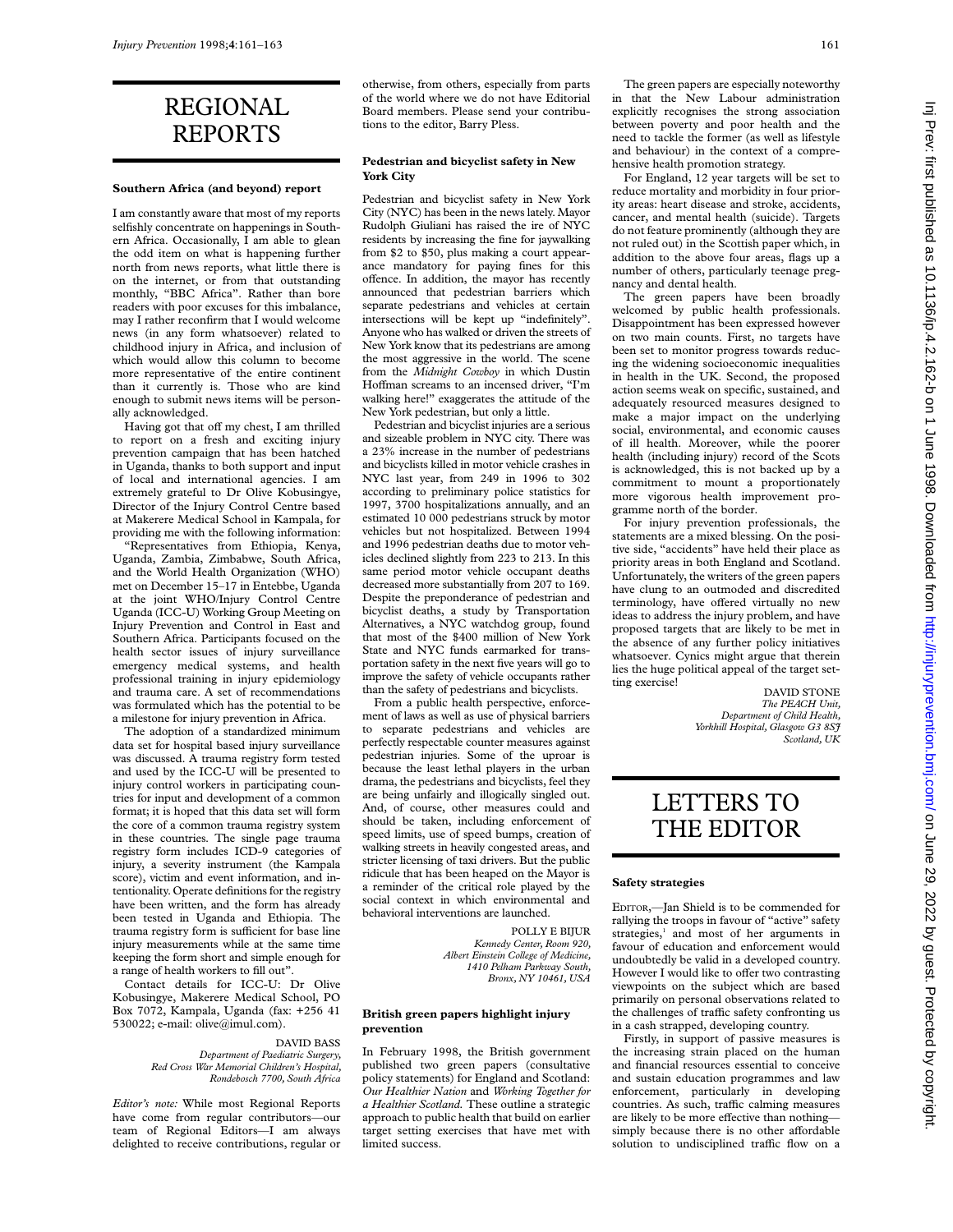particular thoroughfare. Twelve months ago, the community in which which I live opted for a system of restricted entry through the suburb to reduce to number of "rat runners" speeding along a particular route during the early morning. At the time the system was put in place, law enforcement of the system was sufficiently regular to be taken for granted, and to ensure an  $86\%$  reduction in traffic flow. Then, three months ago, the traffic department underwent severe rationalisation, and overtime for all officers was abolished. Now there is no enforcement of the restricted entry system and the "rat runners" are back in force. In retrospect, a passive measure such as closure of the main access road would obviously have been the better choice. In South Africa, where formal education is limping along on a shoestring budget, and law enforcement (for a multitude of reasons) is virtually non-existent in some areas, the option of passive safety measures must be placed high on any agenda—certainly where traffic safety is concerned.

Against what I have argued above is a word of caution. Just as active measures may fail, so may the too hasty adoption and construction of a passive device which is inappropriate for the identified purpose. Possibly because environmental modification may be the quickest and cheapest solution to an injury hazard—a form of instant gratification—the device too hastily chosen may fail dismally to counter that hazard simply because of a lack of adequate research into the hazard itself, or failure to consult expert opinion before firing up the cement mixer. Again, in South Africa, I notice a growing trend for traffic calming measures to be demanded by community groups, often in response to a spate of casualties in a residential area, or because a particular intersection has been identified as a "black spot". Lay people may go one step further and put pressure on a municipality to construct a specific kind of device, speed humps being particularly popular, although by no means a panacea where the hazard may be compounded by a complexity of factors of which vehicle speed is only one. Also, piecemeal engineering may simply divert a hazard elsewhere so that it becomes the problem of a neighbouring suburb instead.

The most effective passive strategies may simply require forward planning rather than hoping vainly that a "finger in the dyke" approach will plug the gaps later on. Resorting to an ad hoc solution reflects that town planners eschewed safety considerations from the outset and the attitude that condones such blinkered thinking must be discouraged.

There is currently a backlog of over two million subsidised houses in South Africa. These can be constructed either according to an inexpensive generic plan which creates lots of accommodation, and many attendant hazards, or by careful planning that can ensure that safety features are built into the scheme as a whole, for example sufficient recreational space and play areas, shorter streets, restricted access for through traffic, etc. In that effective, enduring passive safety measures do indeed require foresight, research, and careful consideration, these should not be either resorted to, or denigrated as a "cop out", or even worse, as a quick fix.

#### DAVID BASS

*Department of Paediatric Surgery, Red Cross War Memorial Children's Hospital, Rondebosch 7700, South Africa (e-mail: DAVEB@redxch.wcape.gov.za)*

1. Shield J. Have we become so accustomed to being passive that we've forgotten how to be active? *Inj Prev* 1997;**3**:243–4.

# **Challenge of drowning prevention in low and middle income countries**

EDITOR,—We read the editorial on "The challenge of drowning prevention" with great interest.<sup>1</sup> There is no doubt that drowning is a major but under recognised cause of premature loss of life and disability. This has been borne out by the Global Burden of Disease Study which highlights the scale of the problem, by region and by age and sex characteristics.2 It is worth examining their findings further.

At a worldwide level, Murray and Lopez estimated that drowning was responsible for about half a million deaths in 1990 and ranked 20th as a leading single cause of mortality, after road traffic accidents (9th), self inflicted injuries (12th), and violence (17th) as the other injury related causes.<sup>3</sup> Mortality rates from drowning were highest for children under 5 in China, followed by countries belonging to the "other Asia and islands" region, and sub-Saharan Africa, with the lowest rates in the "established market economies" (EME).\* In this age group, the mortality rate ratio between China and the EME was 13:1 in boys and 22:1 in girls.

The large degree of variation between the different regions in the study must belie an even greater variation, both between and within countries, given the different geography and populations. There is great diversity in the circumstances in which drowning occurs in these different areas. Whereas swimming pools, sailing, and water sports may be priority areas in the EME, in low income countries attention must need to be paid to drowning in streams, wells, dams, cisterns, and while fishing.1 4 Clearly there are a huge range of different environmental and behavioural circumstances. The obvious intervention to keep the child who cannot swim away from water must have a different interpretation in the different regions. Although swimming pools could be fenced in EME countries, the fencing of waterways would be impractical in countries where this runs into thousands of kilometres. This is not to say that there are no common approaches. As the editorial rightly points out, education about the risks, closer supervision, and training in resuscitation are important first steps which could be applied globally. Researchers also need to study the circumstances under which drowning occurs and the first aid and health care response, within countries and cross nationally. Data on good practice need to be collated so that appropriate interventions which are transferable to other low and middle income countries can be easily identified. Whatever the intervention there is an urgent need to get drowning higher on the agenda for policy makers and researchers.

\*The Global Burden of Disease Study used the eight global regions identified by the World Bank for the World Development Report 1993 with similar levels of socioeconomic development, epidemiological homogeneity, and geographical contiguity: the EME, former socialist economies of Europe, India, China, other Asia and islands, sub-Saharan Africa, Latin America and the Caribbean, and the Middle East crescent (which includes North Africa, the Middle East, Pakistan, and the Central Asian republics of the former Soviet Union).

DINESH SETHI ANTHONY ZWI *Health Policy Unit, London School of Hygiene and Tropical Medicine, Keppel Street, London WC1E 7HT, UK*

- 1 Pless IB. The challenge of drowning prevention [Editorial]. *Inj Prev* 1997;**3**:237–9.
- 2 Murray CJL, Lopez AD. *Global health statistics: a compendium of incidence, prevalence, and mortality estimates for over 200 conditions*. Volume II. Cambridge: Harvard University Press, 1996.
- 3 Murray CJL, Lopez AD. Mortality by cause for the eight regions of the world: Global Burden of Disease Study. *Lancet* 1997;**349**:1269–76.
- 4 Celis A. Home drowning among preschool age Mexican children. *Inj Prev* 1997;**3**:252–6.

### **Injuries in less industrialised countries**

EDITOR,—I read with interest the report by Mohan published in December.<sup>1</sup> I agree that "Priorities for injury control have to be based on intelligent assessments of official statistics...". This is what prompted me to call attention to the improper use of the word "rate" as presented in the second paragraph, where the author writes "....the rate in India (8.6) is...." in reference to table 1 "Distribution of deaths as a percentage of regional total".

Rates and proportions (expressed as percentages) are different. A rate is the ratio of two different quantities (generally symbolised by the equation a/b) while a proportion is the result of dividing two quantities where the numerator forms part of the denominator (symbolised by the equation  $a/(a + b)$ ). A proportion multiplied by 100 is a percentage.

Rates and proportions are not synonyms. It seems the author meant to say "percentage" and not "rate". This mistake could confuse those beginning in the field of epidemiology, prompting them to think that "percentage" and "rate" are synonymous: they are not.

> ALFREDO CELIS *Public Health Department, CUCS, University of Guadalajara, Sierra Mojada #950, Colonia Independencia, Centro Midico, 44242, Guadalajara, Jalisco, Mexico*

1 Mohan D. Injuries in less industrialised countries: what do we know? *Inj Prev* 1997;**3**:241–2.

# BOOK REVIEW

**Target Risk: Dealing with the Danger of Death, Disease and Damage in Everyday Decisions.** By Gerald J S Wilde. (Pp 234.) Toronto: PDE Publications, 1994. ISBN 0-9699-12404.

In *Target Risk*, Professor Gerald Wilde of Queen's University in Ontario, Canada assembles an impressive body of theory and evidence to support a provocative conclusion: the only effective strategy for achieving substantial and durable reductions in the rate of injury in a population is to increase people's desire to be safe and healthy. Traditional measures of injury prevention engineering, education, and enforcement are doomed to failure because they do not alter the "target levels of risk" that govern risk taking behaviors. The process of "risk homeostasis" will ultimately undermine all nonmotivational countermeasures, since people will alter behaviors to achieve an equilibrium between the overall amount of risk they perceive and their overall desired level of risk. The key to success, Wilde argues, is "expectationism": promoting people's interest in their future wellbeing in order to motivate adoption of smaller risk targets.